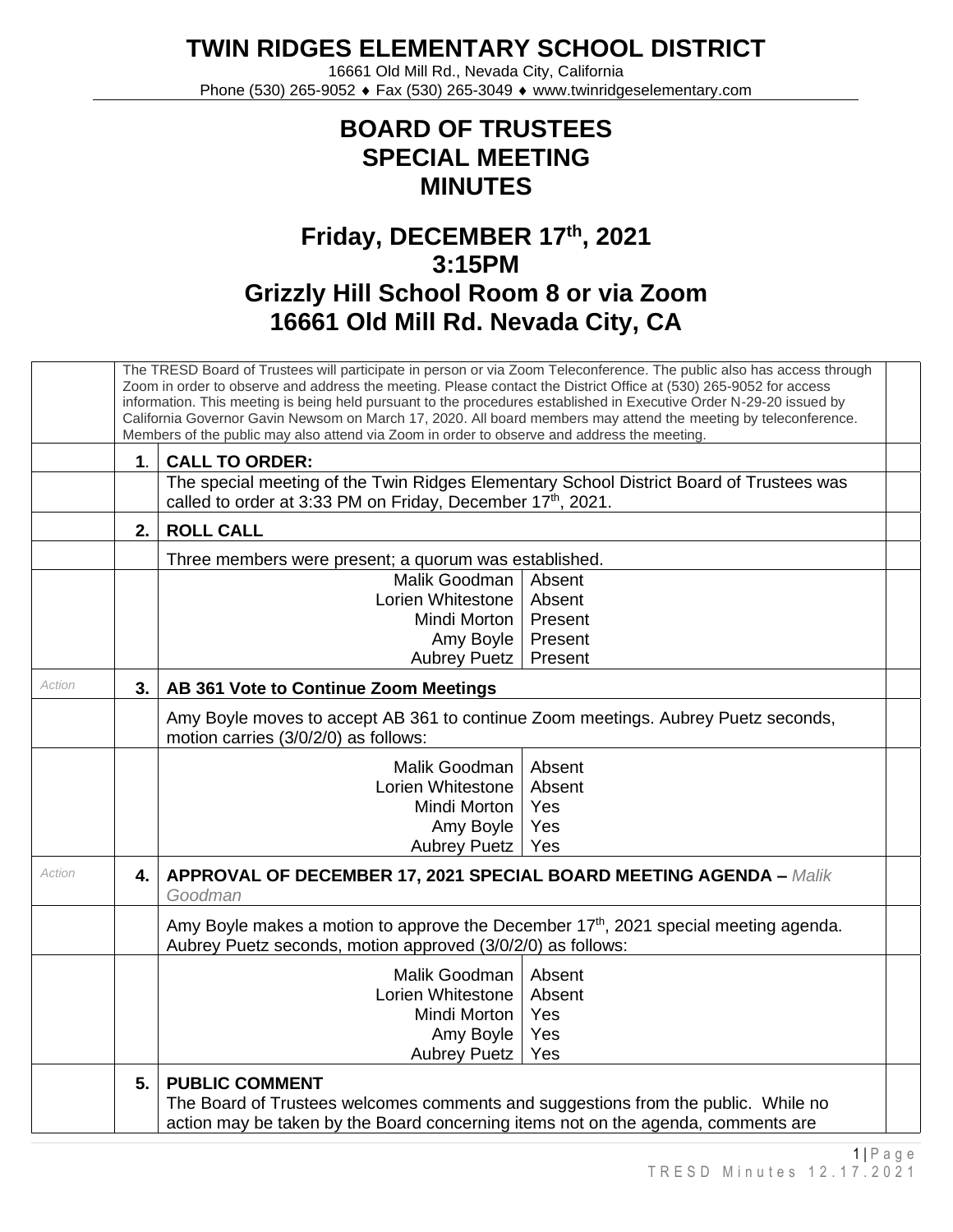|                          | 9. |    | <b>UPCOMING MEETINGS: January 11th, 2022</b>                                                                                                                                              |   |
|--------------------------|----|----|-------------------------------------------------------------------------------------------------------------------------------------------------------------------------------------------|---|
|                          | 8. |    | <b>FUTURE AGENDA ITEMS DISCUSSION</b>                                                                                                                                                     |   |
|                          |    |    | Yes<br><b>Aubrey Puetz</b>                                                                                                                                                                |   |
|                          |    |    | Yes<br>Amy Boyle                                                                                                                                                                          |   |
|                          |    |    | Lorien Whitestone<br>Absent<br>Mindi Morton<br>Yes                                                                                                                                        |   |
|                          |    |    | Malik Goodman<br>Absent                                                                                                                                                                   |   |
|                          |    |    | First Period Interim Report. Amy Boyle seconds, motion carries (3/0/2/0) as follows:                                                                                                      |   |
|                          |    |    | Aubrey Puetz makes a motion to approve the 21/22 Budget Revision Number One and                                                                                                           |   |
|                          |    |    |                                                                                                                                                                                           |   |
|                          |    |    | would like a budget workshop in January.                                                                                                                                                  |   |
|                          |    |    | due to property tax projections. Reducing deficit spending is a top priority. Melissa<br>Madigan and Darlene Waddle are working on a 3-5 year financial projection. Amy Boyle             |   |
|                          |    |    | increased by \$500,000 and we have a \$110,000 increase from the beginning of the year                                                                                                    |   |
|                          |    |    | Four times a year the financial and unaudited actuals are reported. The general revenue                                                                                                   |   |
| Discussion/Action        |    | В. | 21/22 Budget Revision Number One and First Period Interim Report-Darlene Waddle                                                                                                           | B |
|                          |    |    | Amy Boyle<br>Yes<br>Aubrey Puetz<br>Yes                                                                                                                                                   |   |
|                          |    |    | Mindi Morton<br>Yes                                                                                                                                                                       |   |
|                          |    |    | Malik Goodman<br>Absent<br>Lorien Whitestone<br>Absent                                                                                                                                    |   |
|                          |    |    | Aubrey Puetz seconds, motion carries (3/0/2/0) as follows:                                                                                                                                |   |
|                          |    |    | Amy Boyle makes a motion to approve the Educator Effectiveness Block Grant 2021.                                                                                                          |   |
|                          |    |    | meeting and a motion is needed.                                                                                                                                                           |   |
|                          |    |    | The Educator Effectiveness Block Grant 2021 was discussed at the previous board                                                                                                           |   |
| <i>Discussion/Action</i> |    | Α. | Approval of the Educator Effectiveness Block Grant 2021- Melissa Madigan                                                                                                                  |   |
|                          | 7. |    | <b>DISCUSSION/ACTION ITEMS</b>                                                                                                                                                            |   |
|                          |    |    | Amy Boyle<br>Yes<br><b>Aubrey Puetz</b><br>Yes                                                                                                                                            |   |
|                          |    |    | Mindi Morton<br>Yes                                                                                                                                                                       |   |
|                          |    |    | Malik Goodman<br>Absent<br>Lorien Whitestone<br>Absent                                                                                                                                    |   |
|                          |    |    | Boyle seconds, motion approved (3/0/2/0) as follows:                                                                                                                                      |   |
|                          |    |    | Aubrey makes a motion to approve Consent Items 6A, 6B, and 6C as presented. Amy                                                                                                           |   |
| Action                   |    | C. | Approval of the December Warrants                                                                                                                                                         |   |
| Action                   |    | В. | Approval of the November 19th Special Board Meeting Minutes 2021                                                                                                                          |   |
| Action                   |    | Α. | Approval of the November 9 <sup>th</sup> , 2021 Regular Board Meeting Minutes                                                                                                             |   |
|                          |    |    | interested party may request that an item be removed from the consent agenda for<br>discussion.                                                                                           |   |
|                          |    |    | <b>CONSENT ITEMS.</b> These items are expected to be routine and non-controversial. The Board<br>will act upon them at one time without discussion. Any Board member, staff member or     |   |
|                          | 6. |    | Government Code 54954.3)                                                                                                                                                                  |   |
|                          |    |    | the comment period for the specific agenda item. (Education Code 35145.5; Bylaw 9322,                                                                                                     |   |
|                          |    |    | the chair may request that comments by an individual be limited to two minutes. Suggestions<br>and comments from the public regarding items listed on this agenda should be raised during |   |
|                          |    |    | important for District information and for possible future action. Due to time considerations,                                                                                            |   |